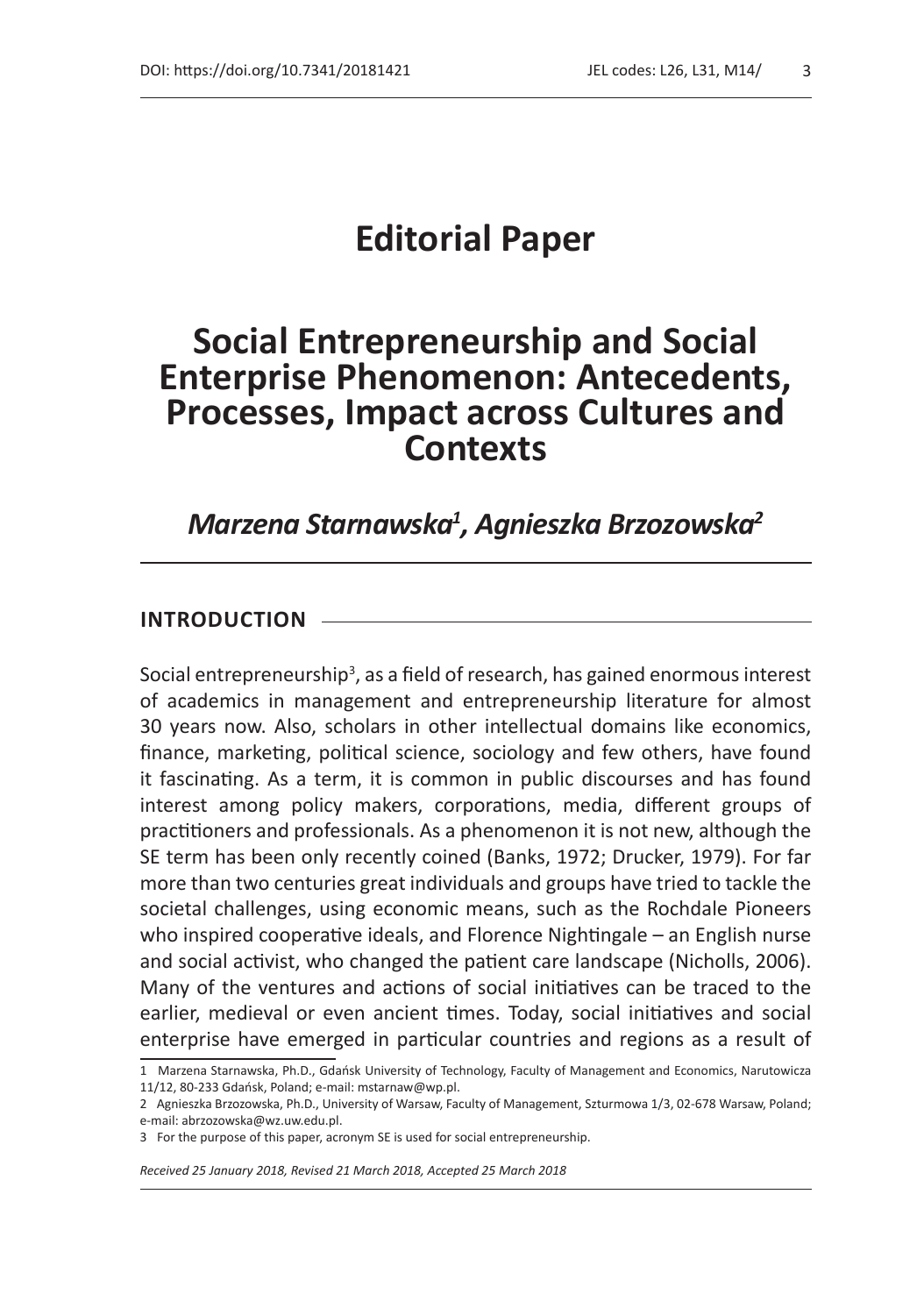4 **/ Editorial Paper. Social Entrepreneurship and Social Enterprise Phenomenon: Antecedents, Processes, Impact across Cultures and Contexts**

their historical institutional trajectories, and "social enterprise landscape ZOO" (Young & Brewer, 2016) has become very heterogeneous.

The interest of management and entrepreneurship research into the phenomenon has resulted in an unprecedented increase in scholarly output. The historical analysis of SE research (Moss, Lumpkin & Short, 2017) published in key journals and databases shows an increase from one paper to 45 papers published per year between 1990 and 2010. SE centers established in universities like Oxford, Harvard and Cambridge have designed degree programmes, dedicated textbooks, and separate SE conferences, special journals like Social Enterprise Journal, Journal of Social Entrepreneurship and many more have been introduced for educational and publication purposes. SE has become popular as a response to the inabilities of governments and business to solve pressing social problems, including poverty, social exclusion, and environmental issues. All of the above are manifested in the diversity of different SE initiatives. Thus, we express our interest to explain and predict SE and social enterprise as phenomena, to identify related antecedents and outcomes, but also to look into the box of SE processes. This special issue attempts to respond to this interest. Diverse methodological approaches including descriptive, explanatory or exploratory ones are included in the papers in this issue. SE phenomenon is studied on an individual, organizational, and even a macro level. Different data is employed: current or archival data, primary or secondary, referring to different country settings such as Taiwan, Poland, Italy and England. Through the inclusion of such diverse perspectives and context, this issue works as a holistic approach to the phenomenon under analysis.

In the following sections of this paper, we first provide a succinct overview of SE as a phenomenon and research field. We summarize the definitional debate and point to valuable theoretical frameworks for studying SE. Next, we introduce individual authors' contributions to the issue and, finally, we propose further suggestions for future research.

### **Theoretical and analytical approaches in social entrepreneurship and social enterprise studies**

SE and social enterprise research is strongly practice (i.e., phenomenon) driven and based on anecdotal evidence as the majority of studies are based on exemplary case studies (Alvord, Brown & Letts, 2014; Mair & Marti, 2006; Starnawska, 2016a). Most research is descriptive and not contextualized in theory (Dacin, Dacin & Tracey, 2011), with the exception of some theoretical frameworks we propose further. Many studies evidence small sample cases (Perrini & Vurro, 2006; Tracey & Jarvis, 2007; Sharir & Lerner, 2006;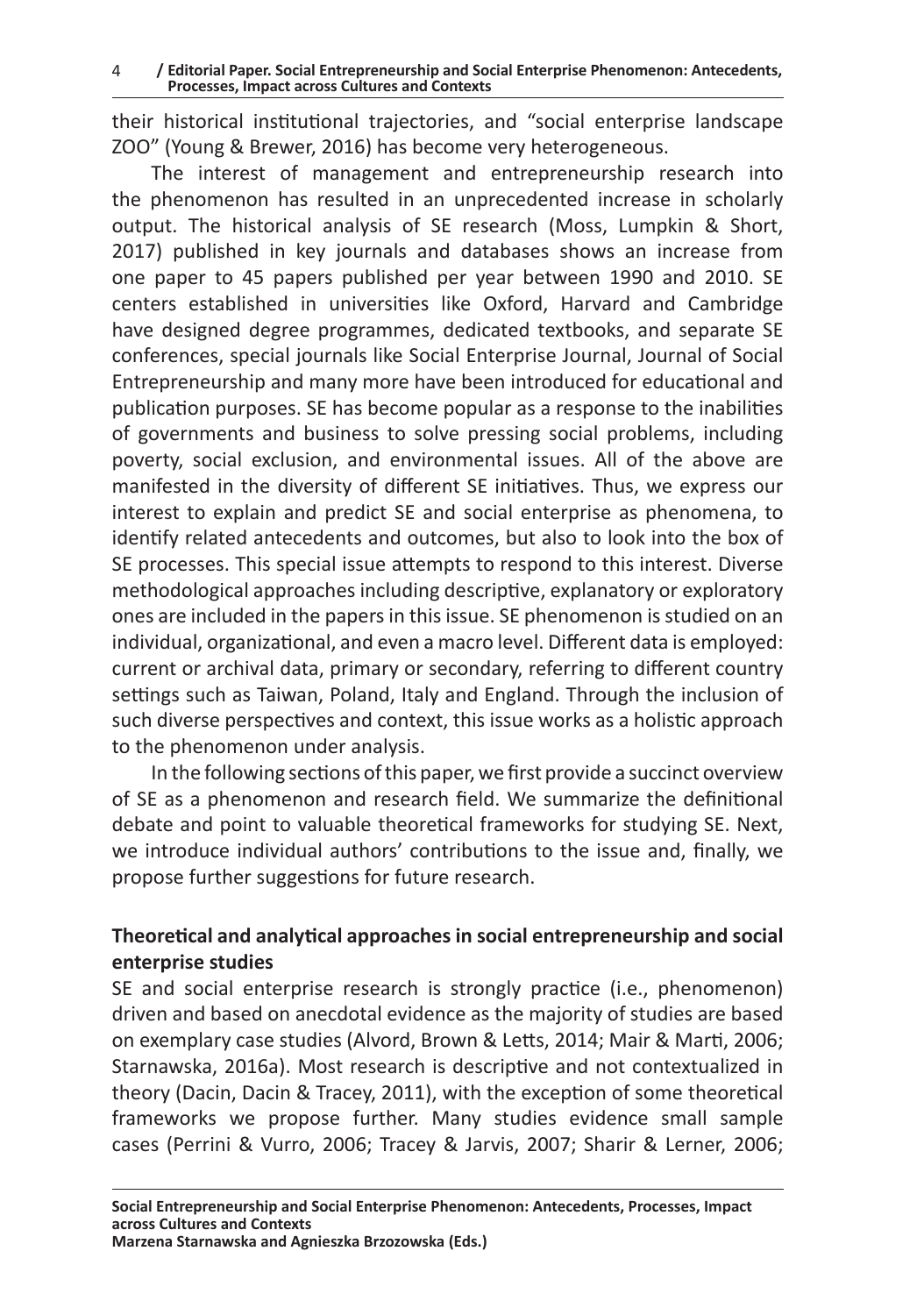Weerawardena & Mort, 2006). However, large sample studies are rare. For example, Shaw and Carter's (2007) study is an exception based on a large sample of interviews, and there are two large panel and population studies like Global Entrepreneurship Monitor (GEM) or Panel Study of Entrepreneurial Dynamics (PSED). There is no doubt about the lack of large-scale studies and databases of social enterprise and social entrepreneurs too (Dacin et al., 2011). Hockerts and Wustenhagen (2010) call for more longitudinal, even long-term retrospective studies, paralleling to the need for studies on more common large sample research empirical studies. Research infrastructure on SE is weak (Lee, Battilana & Wang, 2014). This is the result of the lack of databases on social enterprise and social entrepreneurs. Also, there is still a lack of coherent, clear and universal research methods that encompass the SE phenomenon.

There are some discussions about the subject of SE field of research. Dacin and authors (2011) argue that "*defining social entrepreneurship through individual-level characteristics, processes will inevitably lead to more discussion and debate about how these characteristics should be*." Therefore, although individual level analysis is a universal subject of research, for outlining the scope of the SE phenomenon, the study of entrepreneurs individual features may lead again, like in conventional entrepreneurship research, to unresolved debate about what constitutes the core of SE. The majority of individual-level studies in this field focus on entrepreneurial intentions, which are conducted in the GEM project and north-American PSED. The studies on entrepreneurial personality or specific social entrepreneurial traits are limited (Stephan & Drencheva, 2017). There is also limited work on values, motives, identity or skills of these. Stephen and Drencheva (2017) suggest that this is due to practitioners narratives of "hero" social entrepreneurs who manage to combat multiple barriers (Borstein, 2004; Leadbeater, 1997). Also, organizational level studies, lead to confusion. As mentioned earlier, there are various SE operation models, specific for particular countries and regions, determined by historical and institutional trajectories (Defourny & Nyssens, 2012; Ciepielewska-Kowalik, Pieliński, Starnawska & Szymańska, 2015). Therefore, the heterogeneity of SE is omnipresent, and it is impossible to approach the "social enterprise zoo" (Young & Brewer, 2016) like a homogenous population of organizations.

The overview of research infrastructure provided by Lee and authors (2014) shows that the majority of key texts in academic literature is focused on an organizational level (76%) whereas only 16 % employ an individual level. These two distinct streams in the SE literature reflect the two groups of studies undertaken in the SE field. The former individual level focused work is characteristic for mature intermediate studies. Lee and authors (2014) employ this category from Edmondson and McManus (2007) explaining that such studies build on existing research and constructs, and therefore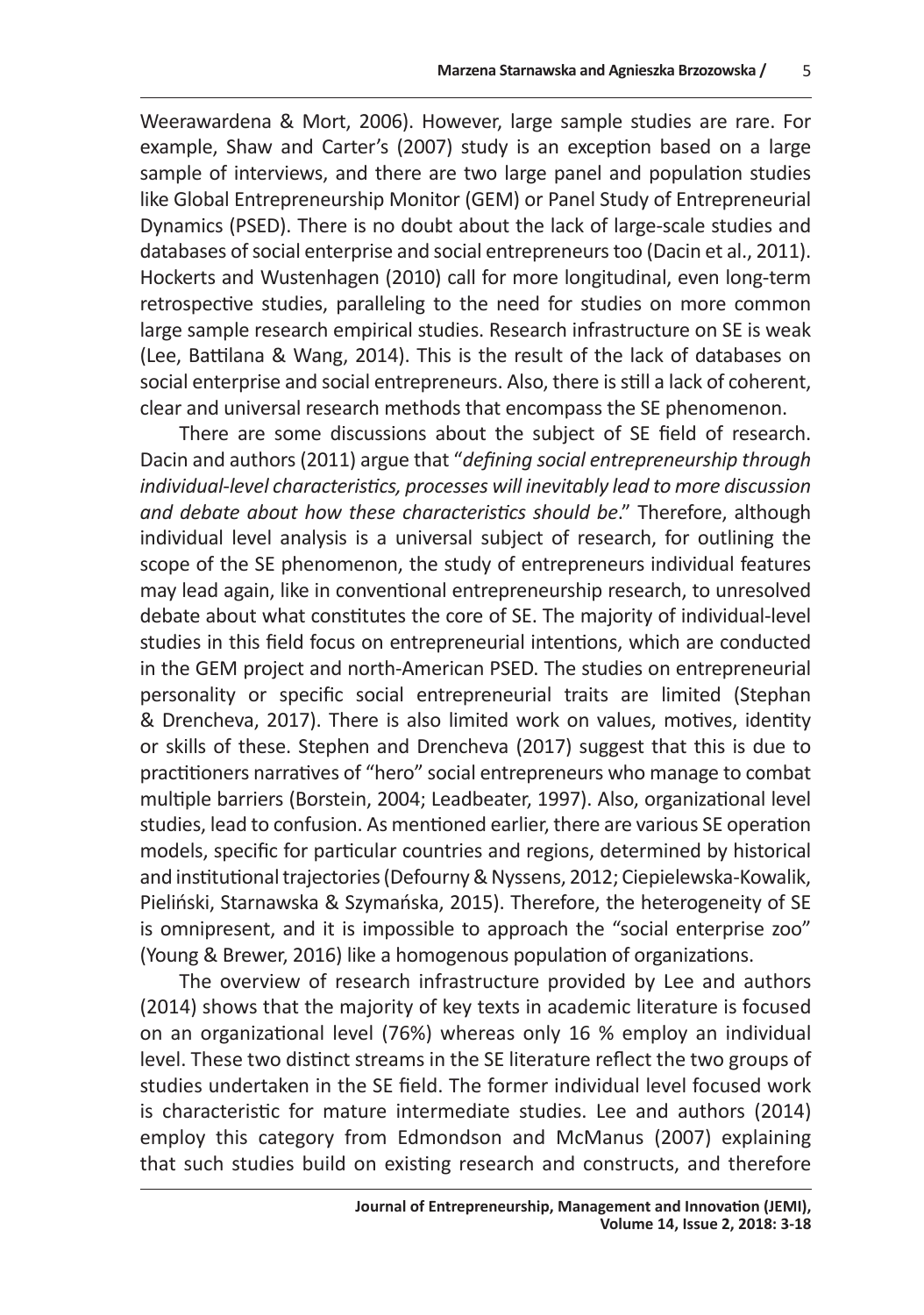allow for testing causal patterns. Whereas organization-level work belongs to a nascent studies group which treats the studied subject as novel, not explained and makes an effort to explore new constructs and patterns.

There are some research opportunities as theoretical contexts are concerned. It is suggested for the SE field to incorporate network related theories, institutional theory and structuration theory (Mair & Marti, 2006; Dacin et al., 2011; Short, Moss & Lumpkin, 2009). The network theories include social capital and stakeholder theory. Social enterprise embeddedness in the local community is more pronounced when compared with commercial entrepreneurship (Starnawska, 2017). The importance of building relationships and relying on a social network of entrepreneurs is essential for leveraging resources and building legitimacy across different sectors and different logics. It is also visible that the SE community is being strengthened by many global Foundations, like Ashoka or Skoll, which aim to support them. Moreover, in the end, a network approach can help to explain the potential for generating social impact. The institutional approach suggestion helps to provide insights into the need of SE legitimation as a separate field or subfield of entrepreneurship practice and research. This theoretical framework also responds to the institutional barriers entrepreneurs face, and this is of particular importance for SE organizations that are set between conflicting logics. This includes the emergence of social enterprise in a variety of settings and can be, for example, explained by a social movement's theory. Also, it helps to add to the understanding of the institutionalization of SE as a field of research and practice, and what powers and institutional actors are at play. Moreover, social innovations generate institutional change, and social entrepreneurs can be analyzed as institutional entrepreneurs (Mair & Matri, 2006; Starnawska, 2017). The focus on the concept of a social entrepreneur as an institutional agent is in line with the structure-agency debate and provides opportunities for discussion on the transformative, change the potential of SE. The institutional and social capital approaches, provide arguments for more engagement of the academic community to employ more interpretivist lenses, through social constructionist approaches, which requires more in-depth and more longitudinal data collection and analysis, with more qualitative approaches, to study the complex and contextual phenomenon of SE (Starnawska, 2016b, 2018).

## **Research streams in social entrepreneurship and social enterprise**

There are two streams of thought in the current SE research field which are not explicitly distinguished by the academic community. There is a growing pressure to make it a distinct and legitimate field of inquiry. Nicholls (2010) finds SE as at a pre-paradigmatic stage and therefore the SE field of research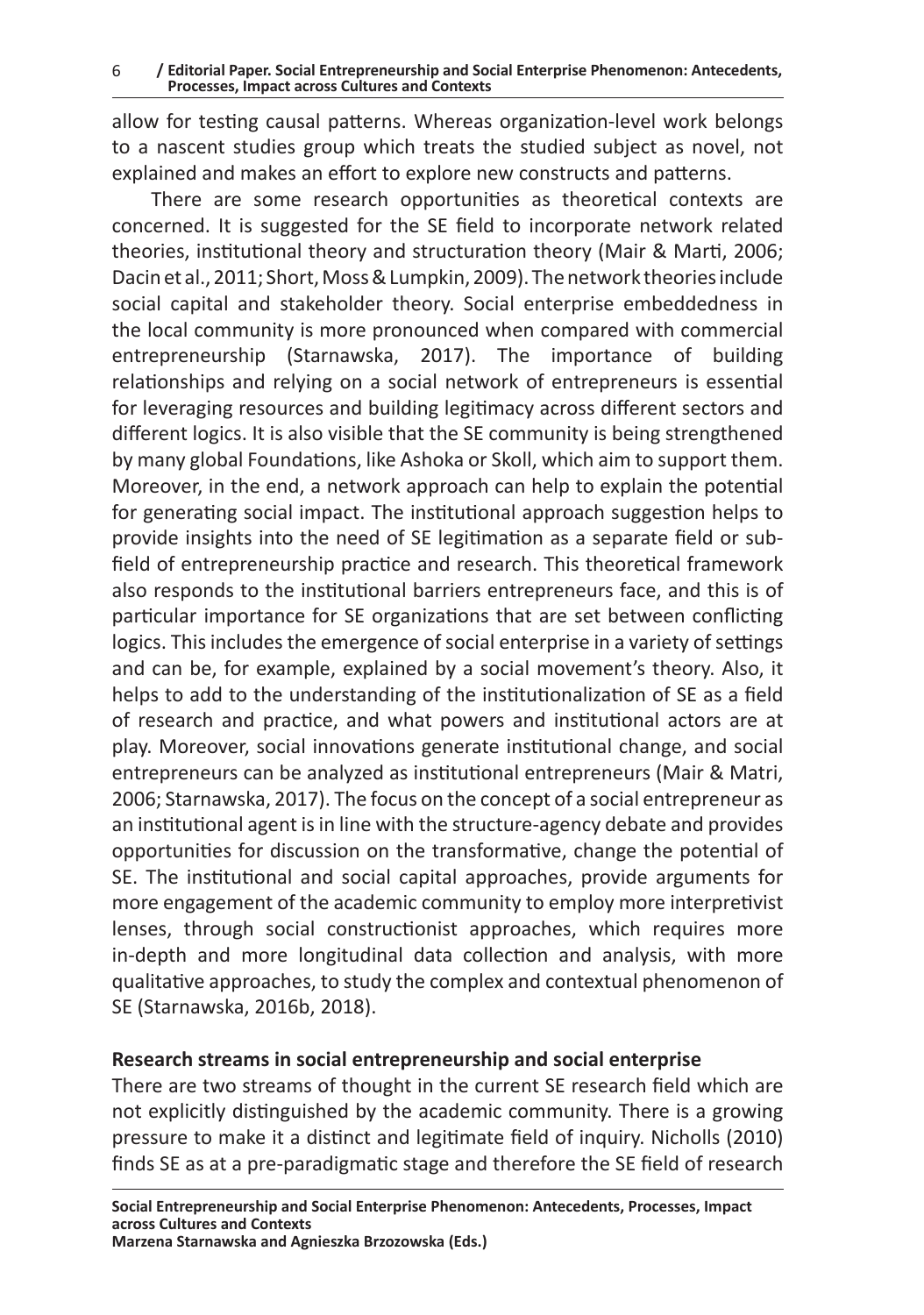and practice is undergoing a process of maturation (Nicolopoulou, 2014). Other researchers seem not to follow this way of thinking and do not regard the SE field as a domain of its own right, with its own theories (Dacin, Dacin &Tracey, 2011). This latter, critical approach stems from the already existing fragmentation of the entrepreneurship field, and it questions what additional value to the theory can be provided by studying another, separate field of SE.

Most of the current SE research has focused so far on the definitional debate (Dacin, Dacin & Matear, 2010), especially in terms of scope and purpose as a subject of activity (Nicolopoulou, 2014). As Dacin and others (2010) summarize, the common issue in all SE definitions is the social aim, but it is still debatable what the "social" element in the concept of SE is (Nicholls, 2006), and there is still some discussions about what is meant by the "entrepreneurship" element. The very juxtaposition of the "social" and "entrepreneurship" generates some essentialist debates between relevant *homo politicus* and *homo economicus* (Nyborg, 2000). A high number of definitional debates have been determined by geographical, political and social antecedents, acknowledging the key role of institutional and historical contexts for social enterprise and SE emergence. These contexts vary between countries, regions, continents.

Overall, three main academic schools of thought on social enterprise have developed (Dees & Anderson, 2006; Defourny & Nyssens, 2012): social innovation, earned income, and the EMES approach. The first school deals mainly with the notion and phenomenon of social entrepreneurship, whereas the second and the third with the notion and phenomenon of social enterprise. Social innovation focuses on social innovators as individual heroes, change makers and leaders. Here the discourses are focused on "change agency" and "leadership" (Baron, 2007; Nicolopoulou, 2014) and reflect entrepreneurship approaches dominant in the mainstream literature. A lot of this discussion is generated thanks to the Ashoka Foundation promoting its fellows and similar other foundations promoting the discourse on individual change makers (Bornstein, 2004). In this area, there is intense academic work referring to SE (social entrepreneurship). The second school, on "earned income," emphasizes the capability of social enterprise to achieve social aims through earned income. This approach also has roots in America, where in the late 80's there was a need for non-profit organizations to generate revenues to realize their own social mission and to survive in the market at the same time (Dees & Anderson, 2012). This approach has also dominated the UK agenda of social enterprise, working on non-profits to move away from grant dependency (Tracey, Philips & Haugh, 2005). Following the effort of scholars from different countries, an EMES project under the leadership of Defourny and Nyssens (2013) put forward nine Weberian "ideal type" criteria, reflecting: social,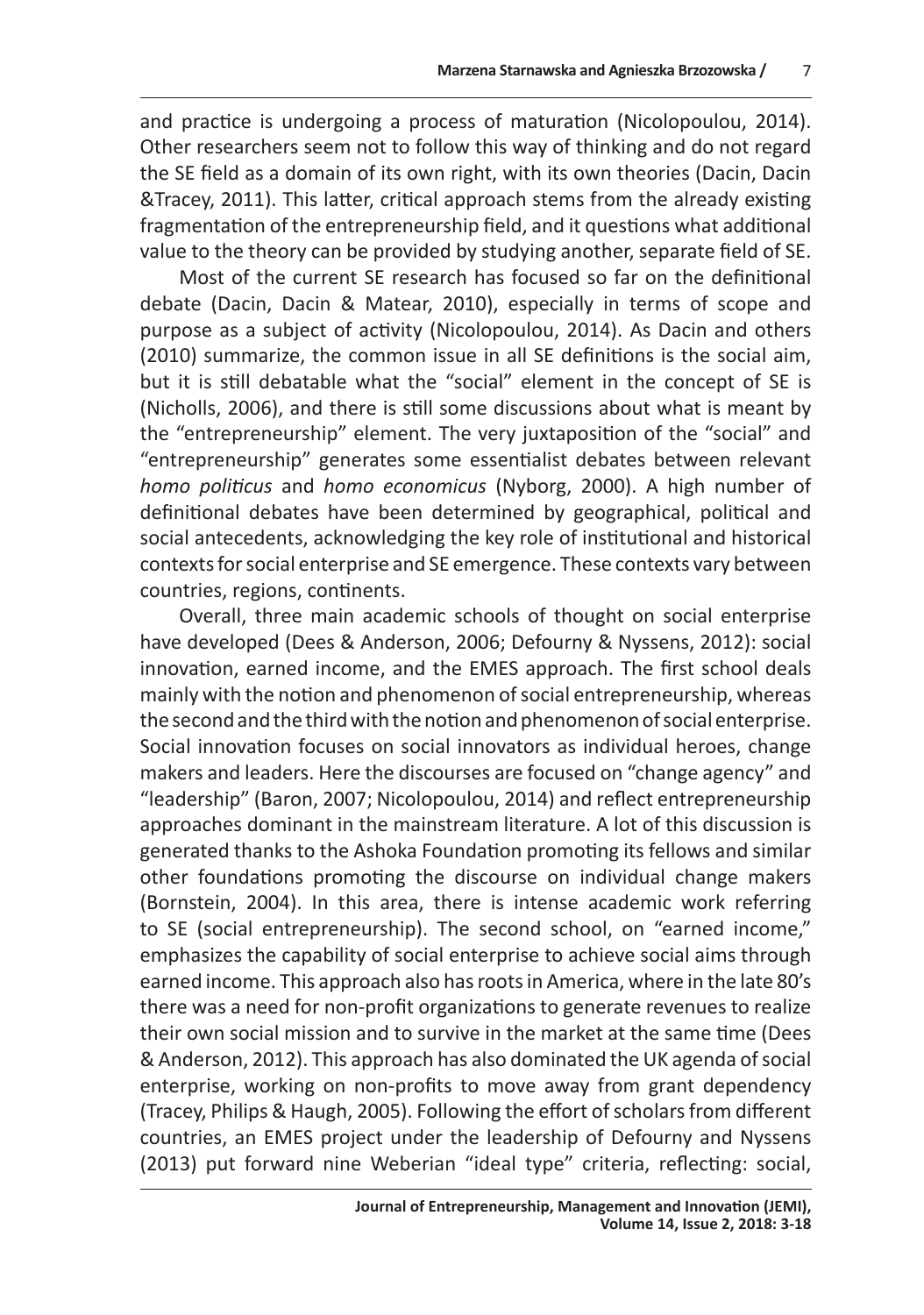8 **/ Editorial Paper. Social Entrepreneurship and Social Enterprise Phenomenon: Antecedents, Processes, Impact across Cultures and Contexts**

economic and governance dimensions of an "ideal social enterprise" which altogether constitute a constellation of guiding directions for comparative purposes. The EMES spin-off project called International Comparative Social Enterprise Models (ICSEM) has gathered together researchers from more than 50 countries worldwide who have proposed social enterprise models for their countries, to consider their institutional trajectories<sup>4</sup>. A recent attempt at universal typology of social enterprise models has been recently proposed by Defourny and Nyssens (2016) as a key finding from the ICSEM project: entrepreneurial non-profit organizations, social business, social cooperative and public sector social enterprise. Both schools, the second and the third, refer to social enterprise as a notion referring to different types of social enterprises, employing it as an "umbrella" concept encompassing a diverse population of organizations set in different institutional contexts.

Some scholars claim that the literature needs to link the gap between "social" and "entrepreneurship" (Chell, 2007) whereas others consider SE as a version of entrepreneurship (Martin & Osberg, 20007; Nicolopoulou, 2014). There is no agreement on the domain (field of research), boundaries, and definitions (Short, Moss & Lumpkin, 2009; Dacin, Dacin & Matear, 2010; Peredo & McLean, 2006). The challenges in theory development lie in SE discourses which are conventional and propose idealistic visionary narratives (Steyaert & Dey, 2010). Thus, moving away from exemplary cases of social enterprise and their leaders, may lead researchers to more critical and advanced approaches to the studies in the field, including the examples on the borders and the margins of the practice field, but also discovering "unsuccessful stories." What is also problematic is that there is a widespread positive image of SE as a phenomenon in academic literature (Dey, 2010, p.121) and the existence of a "high profile" SE with its roots in entrepreneurship studies, as pursued in business schools, feeding on business rhetoric and practices, and emphasizing scaling and vision, as important elements (O'Connor, 2010, pp. 79-82).

#### **Contributions**

The papers in this special issue provide insights into SE and social enterprise across different institutional contexts and countries while employing different methodological approaches and different theoretical frameworks. They help us understand the diversity of the SE phenomenon, and their methodological approaches manifest a richness of research methods that can be applied in the SE field. All of the authors recognize the unique contextualization of social enterprise and SE development in the field of practice and research

The first paper authored by Lamberto Zollo, Ricardo Rialti, Cristiano Ciappei and Andrea Boccardi (2018) "Bricolage and social entrepreneurship to address

**Marzena Starnawska and Agnieszka Brzozowska (Eds.)**

<sup>4</sup> For almost 40 countries diverse social enterprise models have been proposed.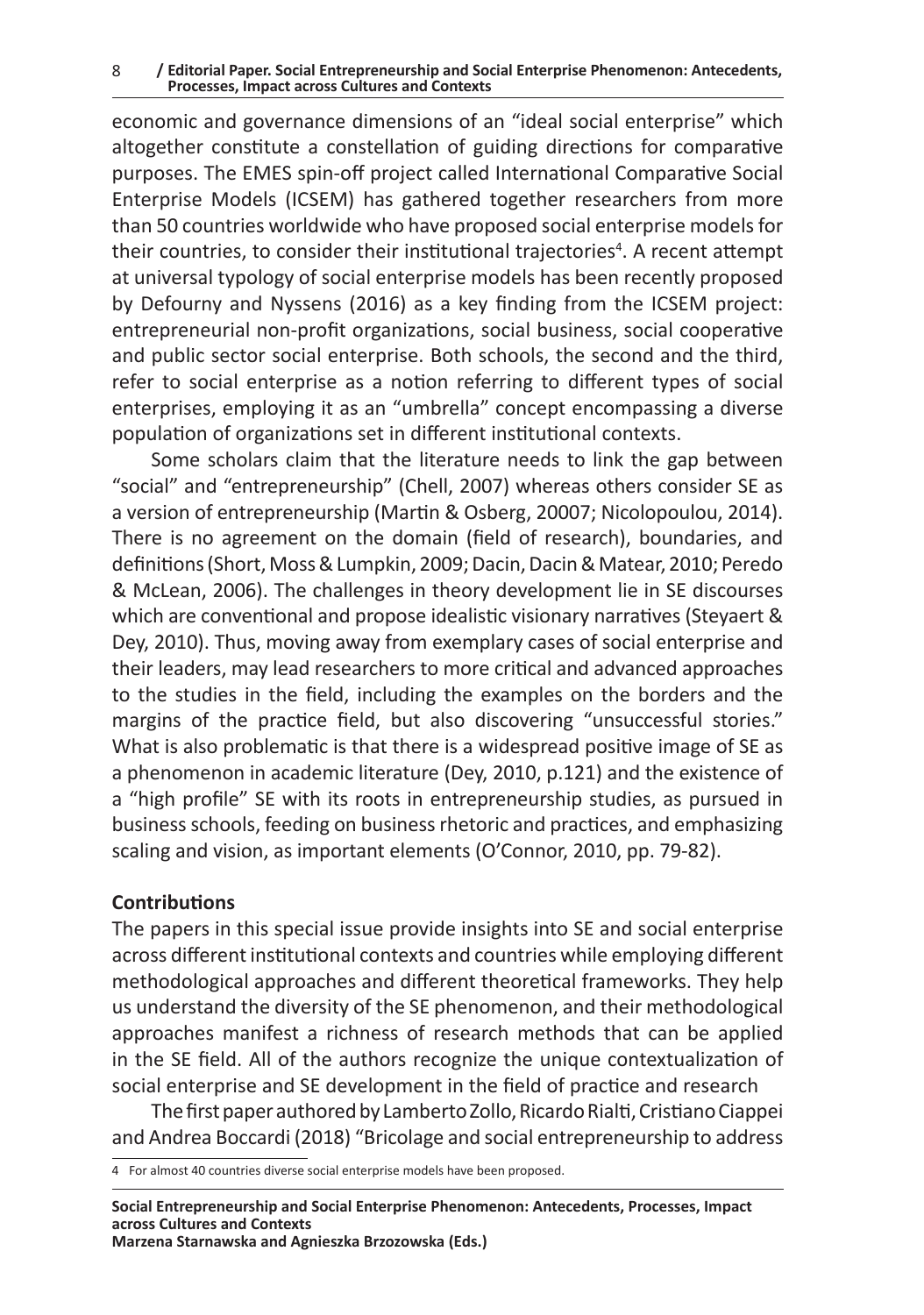emergent social needs: A "deconstructionist" perspective" employ Derrida's (1976, 1988) deconstructionist approach to provide insights into bricolage in a SE context. The researchers employ a retrospective longitudinal case study of an Italian SE organization which is one of the oldest non-profit organizations in the world, yet it still impacts upon the social and healthcare landscape in Italy – Misericordia. This organization exemplifies how everyday emergencies are dealt with, which makes it a suitable setting for studying social entrepreneurial solutions and social bricolage as a response manner. The case is chosen as an extreme one (Pettigrew, 1990) against the background of the exploratory nature of the study and the limited research on bricolage in an SE context. They make attempts to see if the bricolage concept can be applied in the SE context. This exploratory case analysis is done through the usage of historical and current data from archival sources, current literature including magazines, reports, communication tools, and transcripts from semi-structured interviews held with Misericordia people. The authors provide a conceptual typology of social bricolage as an entrepreneurial solution to social needs. Five strategies are identified: a rigid efficient arrangement, a flexible and effective arrangement, an inertial momentum arrangement, an elusive arrangement and a structural delay arrangement; as different institutional and entrepreneurial solutions to social needs. The findings show how Misericordia employs these strategies. The contribution of this paper is a conceptual framework on the bricolage approach in addressing emerging social needs. The paper deepens our understanding of possible applications of the bricolage concept in SE studies. It broadens the literature on entrepreneurship and, in particular, SE working with the application of a bricolage approach.

The second paper by Tanja Collavo (2018) – "Unpacking social entrepreneurship: Exploring the definition chaos and its consequences in England" focuses on the organizational level factors determining definitional confusion in SE and social enterprise. Also, the paper aims to explore what the consequences of this state of the art are for social entrepreneurs, social investors, social enterprises and policy makers. The study setting is England, where the SE sector has had a long tradition and has been subject to influences from different actors and organizations in the USA and the EU. The author makes efforts to empirically find out what the long-term effects of this definitional diversity are on multiple stakeholders. The paper uses an exploratory case study approach, where England is treated as a case. For this purpose the author analyses historical secondary data, taken from the period 1995-2016, including archival data such as newspapers, magazines, academic papers, reports produced by government and national think-tanks, to trace the development of the sector in England and factors leading to the current definitional debate. This historical approach is further employed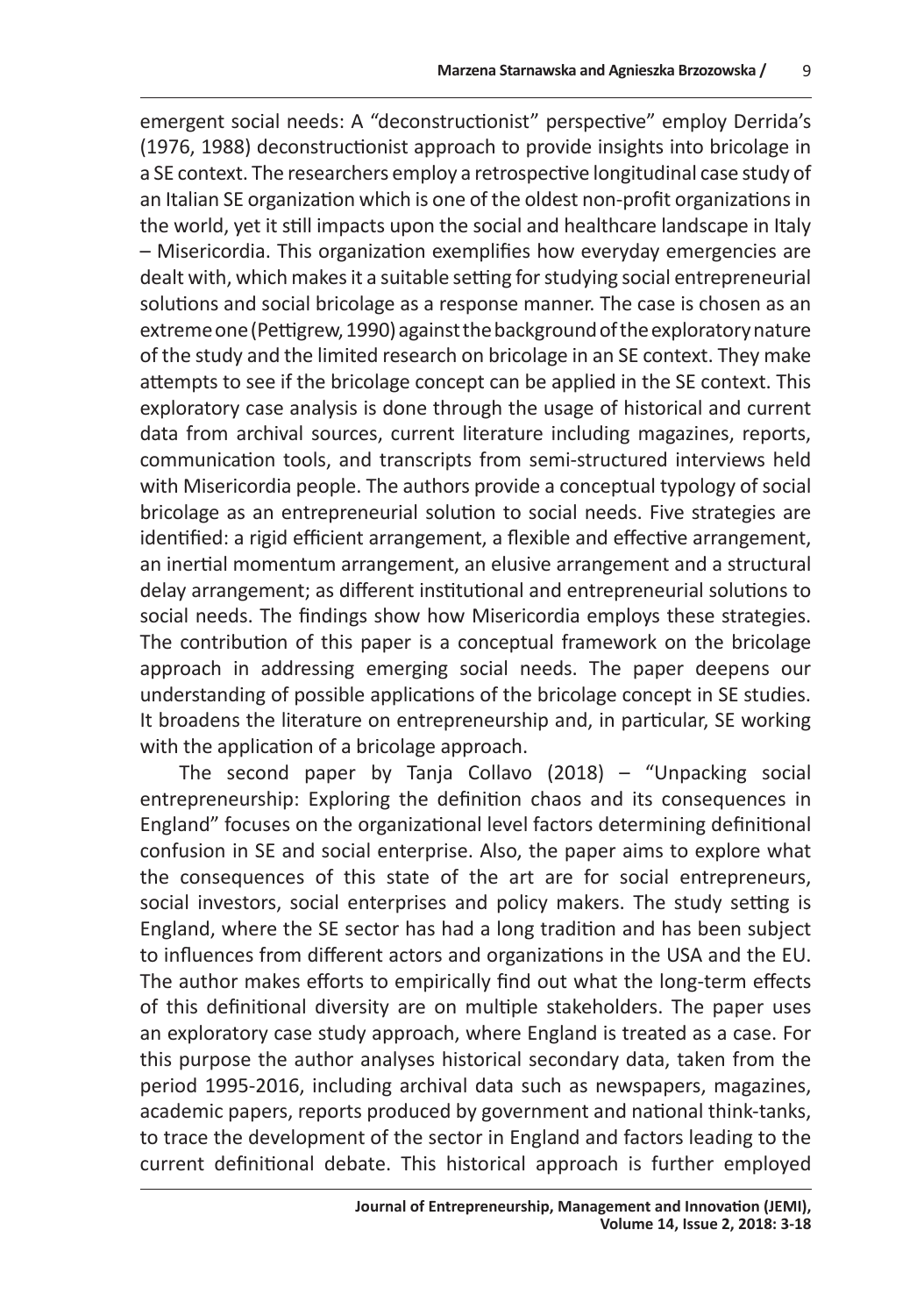10 **/ Editorial Paper. Social Entrepreneurship and Social Enterprise Phenomenon: Antecedents, Processes, Impact across Cultures and Contexts**

in a complementary analysis of archives and content from 69 archived interviews held with different stakeholders from the sector such as employees of sector intermediaries, representatives of charities, social entrepreneurs, academics, and representatives of businesses. The findings help the author to outline three dominant schools of thought in practitioner's discourse: one school on social enterprises as businesses, another on social entrepreneurs as innovators and the last as a community-related phenomenon. These are in line with the 3 schools of thought suggested in the literature on social enterprise (Defourny & Nyssens, 2013) who, apart from social innovation and the "earned income" school, put forward the aforementioned EMES approach. However, it is interesting to see that the model proposed for England represents an "earned income" school approach (Tracey, Philips & Haugh, 2005; Teasdale, 2012). In further findings, the author resumes 3 categories of opinions on how the definitional debate impacts the sector. For some, this debate brings opportunities, as it generates inclusiveness and interest in social enterprise. For others, it is a negative phenomenon, as it generates disagreements in the sector, hardens access to funding and creates confusion in making public policies. The study shows that the definitional debate in England raises discussions in practice, and shows that research and practice face similar challenges.

The next paper by Huei-Ching Liu, Ching Yin Ip and Chaoyun Liang (2018) "A new runway for journalists: On the intentions of journalists to start social enterprises" focuses on the entrepreneurial intentions of present and former journalists towards starting a social enterprise. The authors set their hypotheses in the context of the similarities between entrepreneurs and journalists, and analyze how personal traits, creativity and social capital determine the entrepreneurial intentions of journalists. Their research is based on an on-line survey run in social media groups for journalists and covers valid answers from a sample of 401 participants. The findings show no significant influence of personality traits, and the authors explain that this is due to the construction of the research hypotheses based on classic entrepreneurship literature. Another important finding is that creativity and bridging social capital has a positive significant influence on social entrepreneurial intentions. The latter is an essential message as creativity is vital in overcoming the institutional barriers (Dacin et al., 2010) that SE faces. Also, social capital is an important element in SE development, which itself is more strongly emphasized in SE literature, recognizing the role of stakeholders in social enterprise, and a strong pronouncement of embeddedness of social enterprise in a social context. The study throws light on social entrepreneurial intentions among journalists, whom themselves constitute an interesting population. Assigning the role of social entrepreneurs to journalists leads to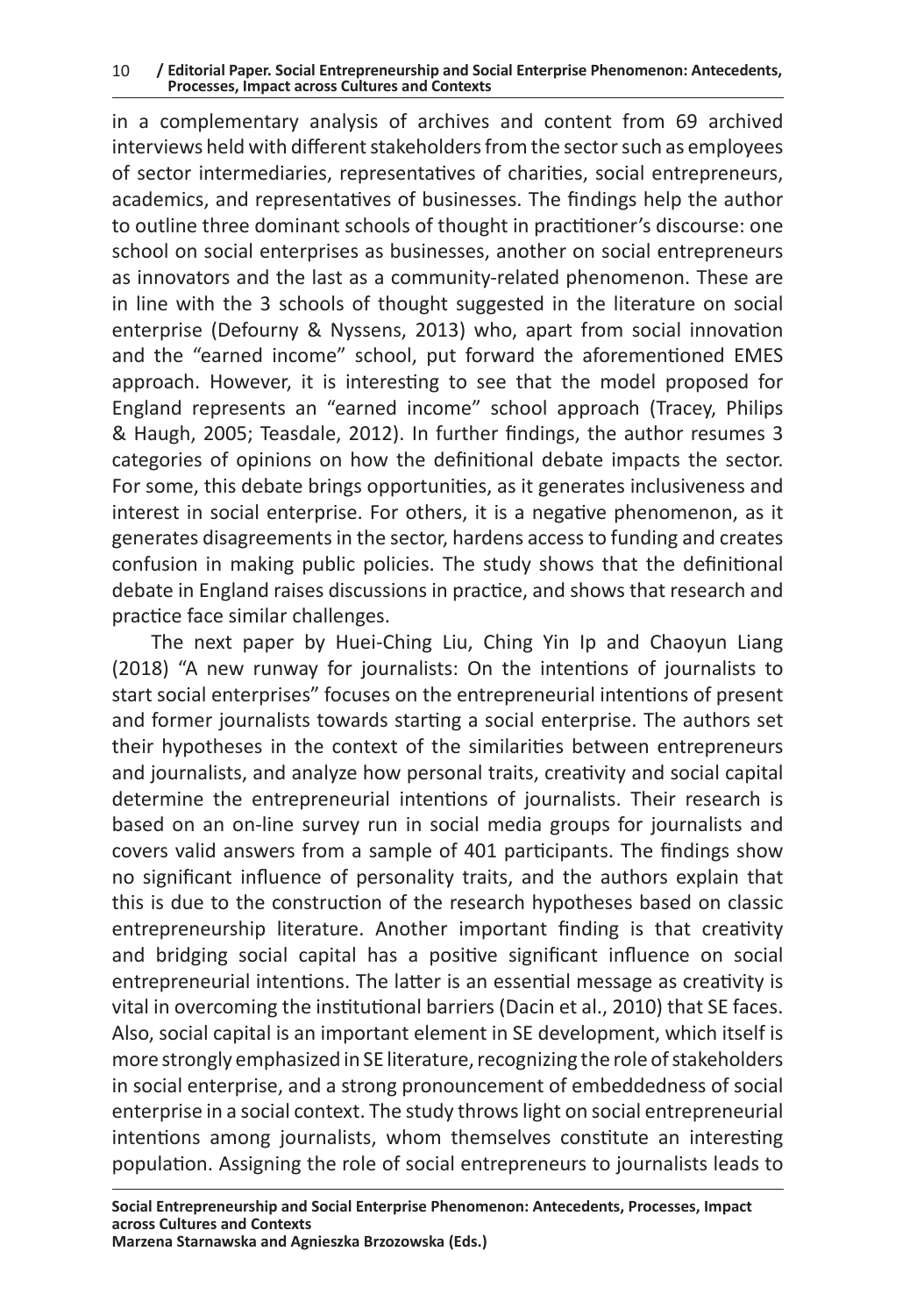advocacy functions for many societal challenges. It can influence social impact thanks to potentially higher media coverage of social issues. Although the main findings are in line with the mainstream literature on entrepreneurial intentions towards conventional entrepreneurship, the subject and setting of the study in Taiwan is a very inspiring and interesting context, when discussing who social entrepreneurs are.

The last paper by Katarzyna Bachnik and Justyna Szumniak-Samolej (2018) "Social initiatives in food consumption and distribution as part of sustainable consumption and sharing economy" aims to describe and characterize social initiatives in food consumption and distribution in Poland. They present their study on the purposive sample of social initiatives in food consumption and the distribution area. In particular, reference is made to goals, operating models ("ways of acting") and their linkages to sustainable consumption and sharing economy. Four mini-cases of social initiatives in this area, established between 2013- 2016 and located in two main cities in Poland: Cracow and Warsaw, are purposively chosen as the subject of the study. These initiatives are chosen in accordance with sustainability and sharing economy criteria, presented in the paper. The authors use existing secondary data together with related social media and website content material for the case analysis. The described social ventures are grass-roots initiatives, resulting from the bottom up activity of individuals and groups. The key findings of this paper show a variety in their organizational and legal forms, varying from an initiative undertaken by volunteers, a project undertaken by students, to an informal group that set up a non-profit organization. Also, the evidence shows diverse linkages to sustainable consumption and sharing economy across the mini cases. These are involved in purchases of healthy food, promotion of responsible food consumption, being sensitive to food waste issues, motivations to care for the greater good and for nature and for others. The sharing economy dimension is visible not only through sharing food with others but also sharing on the level of building trust and community. The authors plan to undertake a study of organizational and individual behaviors in further quantitative research followed by in-depth interviews with representatives of initiatives in sustainable consumption and sharing economy, to provide more generalizable conclusions. Their minicase study of secondary data shows the urging need for more empirical, wider scale studies. However, it needs to be emphasized that many of these initiatives are novel ones, and reflect new social movements, and are not significant in numbers. Therefore, it comes as no surprise why some research on social enterprise is still anecdotal and SE organizations and ventures are slowly occupying the SE landscape in Poland, i.e., moving towards a variety of sustainability and responsibility related initiatives, beyond a pure welfare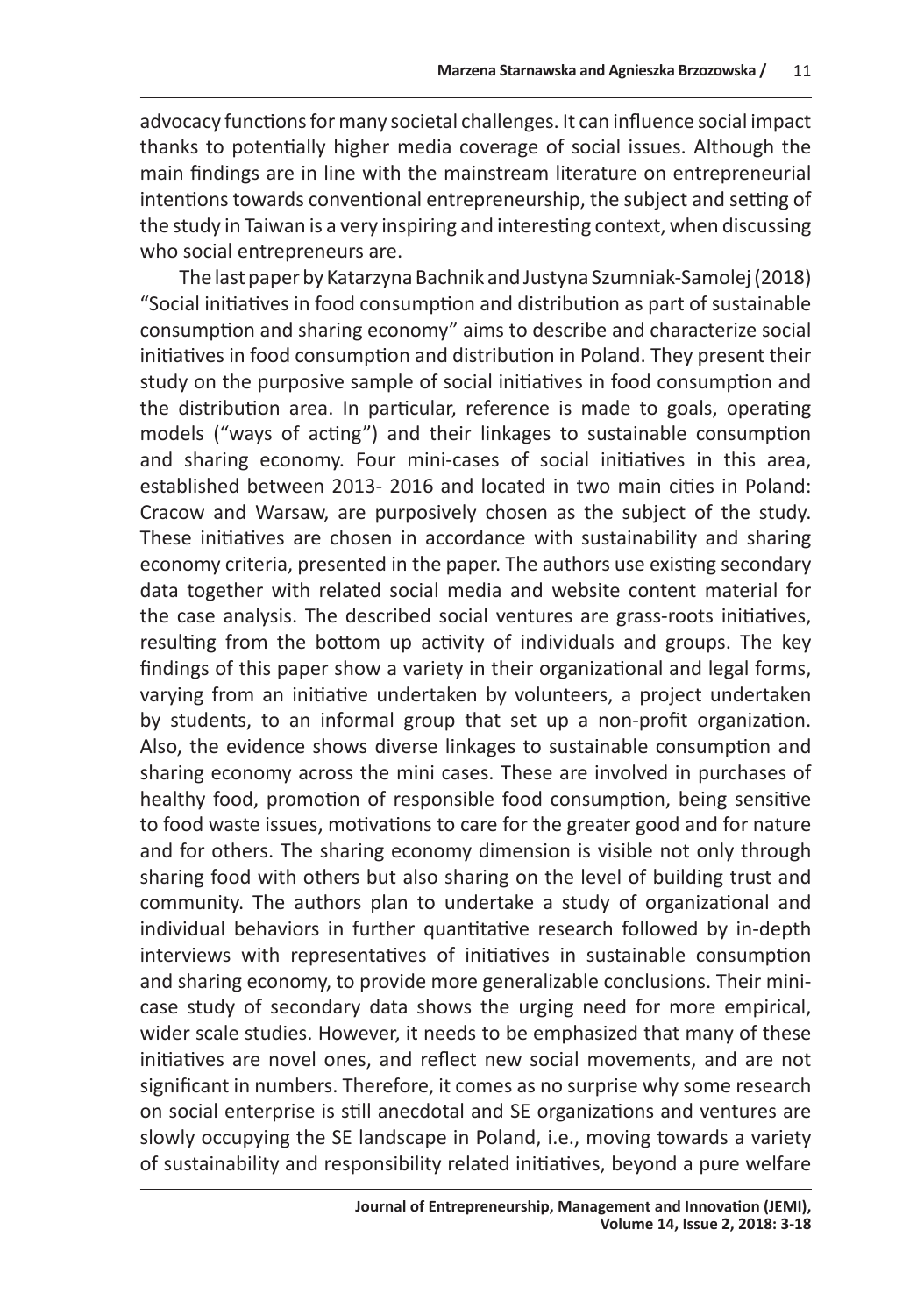12 **/ Editorial Paper. Social Entrepreneurship and Social Enterprise Phenomenon: Antecedents, Processes, Impact across Cultures and Contexts**

focus. When, in western European countries, social cooperative enterprise initiatives have become quite abundant, representing new-movements in food, environmental, cultural, educational spheres, in many central and eastern European countries, the rebirth of civil society into social initiatives and social enterprise needs more time for development (Ravensburg, Lang, Poledrini & Starnawska, 2017).

### **Future research**

In this part of the paper, we deliver summarizing suggestions for future research directions while recognizing the research gaps identified by authors in this issue. We aim to propose new ideas that can deliver insights into the SE phenomenon. The papers provide findings and conclusions relevant to the practice and research field, and emphasize the value of retrospective case studies; employing the analysis of historical data; the ongoing need of caseand small-scale studies of SE ventures and organizations in contexts where the SE phenomenon is not common; the potential of large-scale studies on individuals and their social entrepreneurial intentions; and the strong potential in the qualitative content analysis of practitioners' discourses as a methodological tool in studying the SE phenomenon.

In their work, Zollo, Rialti, Ciappei and Boccardi (2018) propose a theoretical framework encompassing the typology of social bricolage, depending on social needs and the institutions entrepreneurs cope with, and depending on entrepreneurial and institutional solutions to these social needs. This framework is studied in exploratory, longitudinal case analysis. This study has relevance for SE researchers as it provides a systematic overview of social bricolage approaches to emerging social needs. The chosen exploratory retrospective approach is also a valuable example of how archival data can be employed in a complementary manner with current primary data while studying social enterprise with long traditions. For further research, it is required to validate the proposed framework in other SE organizations and to study the assumption that bricolage is a significant opportunity for social entrepreneurs to address emergent social needs. This paper also works as an exemplary work of retrospective, longitudinal studies on SE organizations. The arguments put forward by Hockerts and Wüstenhagen (2010) regarding the need for such studies, may refer to work on historical and current data as well.

Covallo (2018) shows how qualitative analysis of existing secondary data can contribute to the understanding of the complexity of SE. This methodological approach is rather uncommon and it shows that analyses of current texts of narratives, discourses and, rhetoric, can provide a deeper understanding of the SE phenomenon, as socially constructed. This can also show the power and interplays between a variety of institutional actors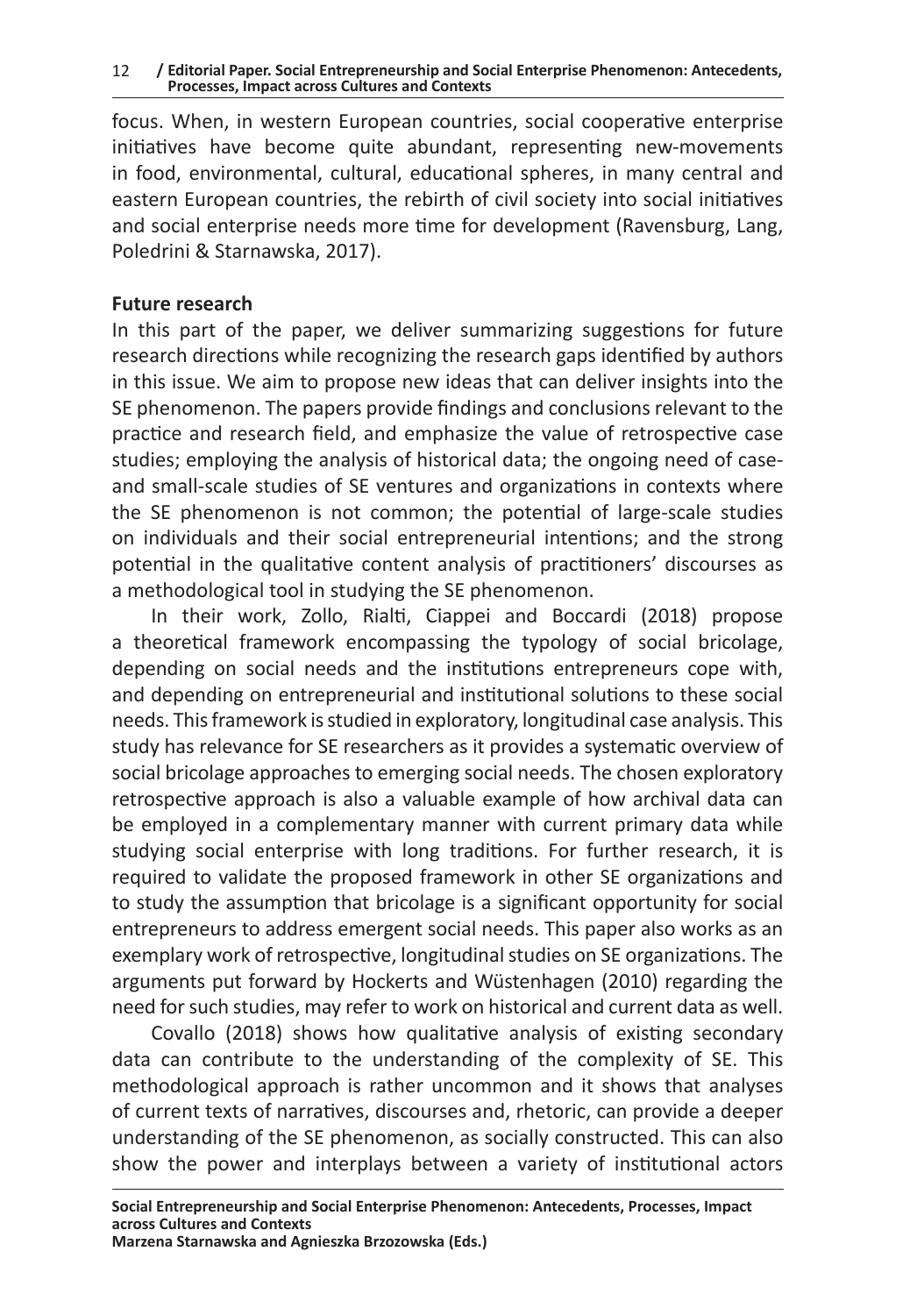(Nicholls, 2010). A new stream of literature is emerging and this work is an exemplary example of how narrations of social enterprise can shape SE culture. For tracing the nature of the SE phenomenon, narratives from different actors could be heard to understand the complexity of the studied subject. In this sense, the recognition of practitioners' voices broadens the spectrum of studied populations. It is of particular importance, as social enterprise has not been legally framed in many institutional country contexts. For many countries, social enterprise models have been recognized (Defourny & Nyssens, 2013), but Covallo (2018) takes a parallel step to analyze practitioners' and other stakeholders' discourses on what social enterprise is. Additionally, T. Covallo's work serves as an exciting example of how qualitative content data analysis can be employed in future studies, in the light of the scarcity of widely available data on SE, and interesting and valuable findings can be generated thanks to the existing discourses and narratives.

The research of Liu, Ip and Liang (2018) confirms existing mainstream literature on conventional entrepreneurship. Their evidence from the journalist community in Taiwan shows that personal traits have no significant impact upon social entrepreneurial intentions. However creativity and bridging social capital are recognized as significant variables. The research is of particular interest, as it does not refer to entrepreneurial intentions among students or graduates or general populations, but is limited to the population of active and former journalists. Further research could potentially explain social entrepreneurial intentions in other professions and be next stage research leading to comparative analyses. The results of this research show the importance of bridging social capital which has practical implications at policy and practitioner level. To extend the SE community, other professional groups can become more and more involved in the societal challenges, which in the end can lead to higher start-up rates of social enterprises, but also strengthen many of them with professional expertise. The findings also confirm the need to employ more network related theories for SE future studies.

Bachnik and Szumniak-Sulej (2018) provide insights into Polish social initiatives in food consumption and distribution, against the background of the understudied nature of the phenomenon. The authors select a purposive sample of diverse cases of such initiatives and provide a descriptive overview of their goals, organization, and links with sustainable consumption and sharing economy. The paper works as exemplary evidence, that the majority of social venture studies are based on small samples of anecdotal evidence, as highlighted at the beginning of the paper. Therefore, having based their research on secondary data, the authors call for further research including primary data collection and more longitudinal observation. As these initiatives are still novel and grass-roots ventures, further qualitative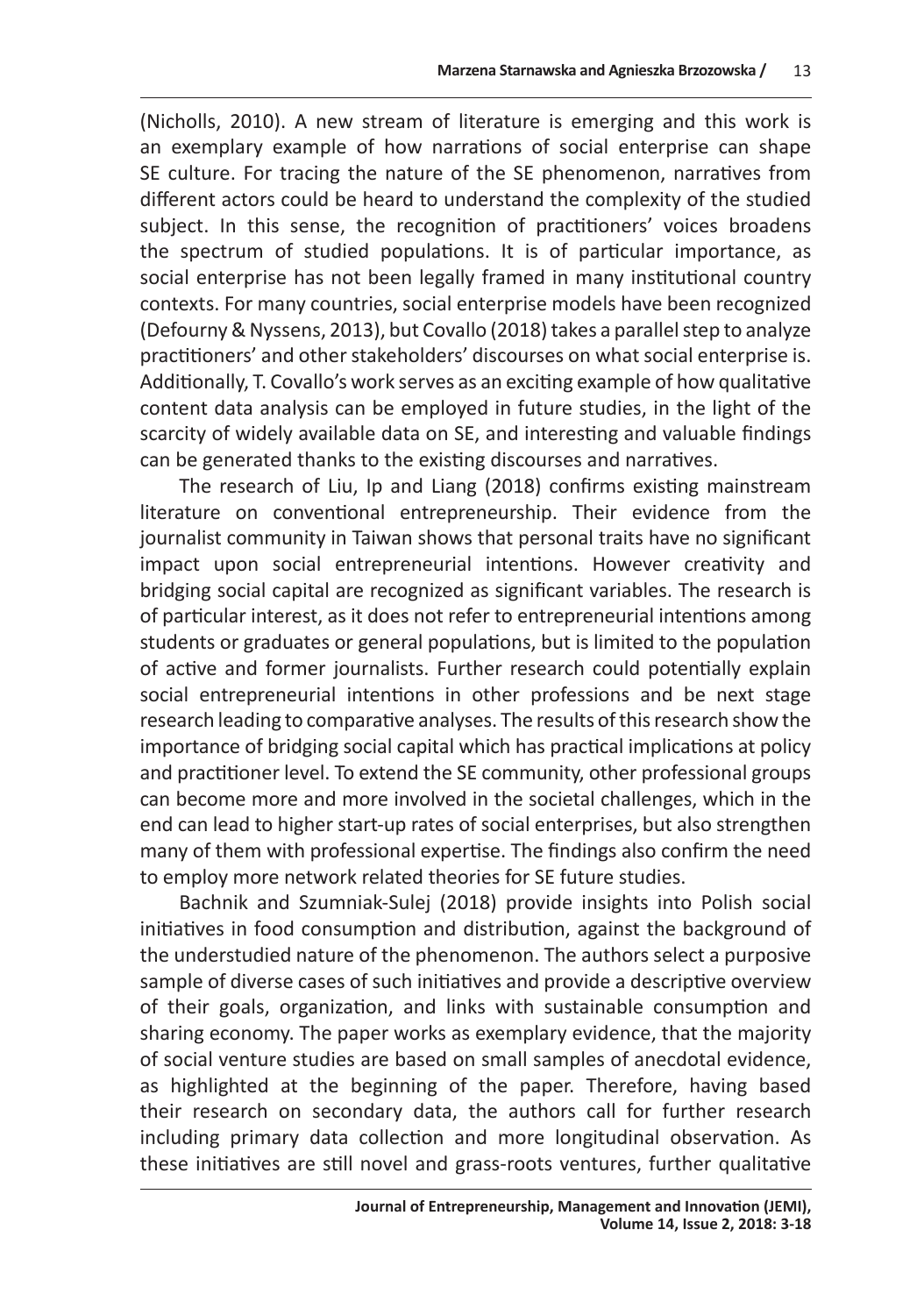and exploratory approaches would be required. As the authors claim, the responsible consumption and sharing economy have become very popular in digital community, and consumer attitudes have a significant impact upon the sustainability of such initiatives.

The work presented in this issue confirms the need for more insightful qualitative studies set in varied institutional contexts, and at the same time for more large-scale studies on populations of nascent or existing social entrepreneurs or social enterprises. In the case of the former, more constructivist and network related approaches can be of further value (Starnawska, 2016a, 2018). In the case of the latter, researchers from different institutional contexts could make attempts at setting the foundations of comparative studies across countries (e.g., Ravensburg et al., 2017) but on large social enterprise populations. Also, with the growing legitimacy of SE in an educational setting (Starnawska, 2018), there lies great potential in evaluating social entrepreneurial attitudes among students and graduates and other populations such as different professions. In parallel, the work presented in this issue shows excellent opportunities in analyzing historical data, since SE is not a novel phenomenon.

## **Acknowledgment**

The contribution of Marzena Starnawska to this paper and to the editorial work on the issue "Social Entrepreneurship and Social Enterprise Phenomenon: Antecedents, Processes, Impact across Cultures and Contexts" (JEMI 2018) is a result of the project financed by the Polish National Science Centre (Narodowe Centrum Nauki) Dec.no DEC-2011/03/D/HS4/04326.

## **Acknowledgments**

On behalf of all authors, we would like to express our gratitude to several reviewers who provided their feedback for the submitted papers. We are also extremely grateful to Dr. Anna Ujwary-Gil, Editor in Chief for JEMI, for her invitation to submit a call, her extremely professional support and continuous patience, care. As editors of this thematic issue, we express our thanks to all the authors who submitted their papers to our call.

## **References**

- Alvord, S., Brown, D., & Letts, S. (2004). Social entrepreneurship and social transformation: An exploratory study. *Journal of Applied Behaviour Science*, *40*(3), 260–281.
- Bachnik, K., & Szumniak-Samolej, J. (2018). Social initiatives in food consumption and distribution as part of sustainable consumption and sharing economy. *Journal of Entrepreneurship, Management and Innovation*, *14*(2), 101-123.

**Marzena Starnawska and Agnieszka Brzozowska (Eds.)**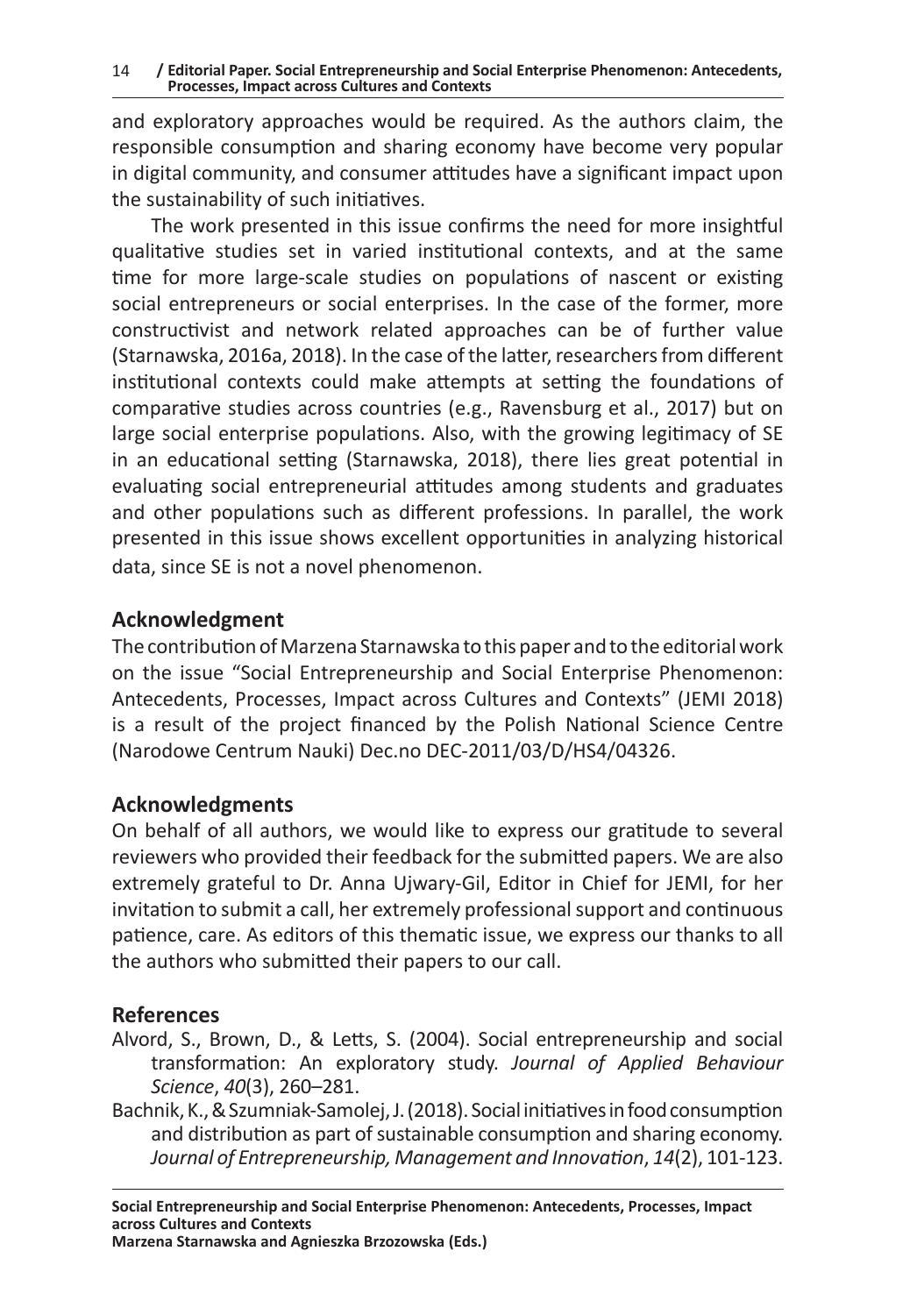Banks, J.A. (1972). *The Sociology of Social Movements*. London: MacMillan.

- Baron, D.P. (2007). Corporate social responsibility and social entrepreneurship. *Journal of Economics and Management Strategy*, *16*(3), 683–717.
- Bornstein, D. (2004). *How to change the world: Social entrepreneurship and the power of new ideas*. New York, NY: Oxford University Press.
- Chell, E. (2007). Social enterprise and entrepreneurship: Towards a convergent theory of the entrepreneurial process. *International Small Business Journal, 25*(1), 3–19.
- Ciepielewska-Kowalik, A., Pieliński, B., Starnawska, M., & Szymańska, A. (2015). Social enterprise in Poland: Institutional and historical context, *ICSEM Working Papers*, 11. Liege: The International Comparative Social Enterprise Models (ICSEM) Project.
- Collavo, T. (2018). Unpacking social entrepreneurship: exploring the definition chaos and its consequences in England. *Journal of Entrepreneurship, Management and Innovation*, *14*(2), 49-82.
- Dacin, P.A., Dacin, M.T. & Matear, M. (2010). Social entrepreneurship: Why don't need a new theory and how we move forward from here. *Academy of Management Perspectives*, *24*(3), 37-57.
- Dacin, M.T., Dacin, P.A., & Tracey, P. (2011). Social entrepreneurship: A critique and future directions. *Organization Science, 22*(5), 1203-1213.
- Dees, J.G., & Anderson, B.B. (2006). Framing a theory of social entrepreneurship: Building on two schools of practice and thought. Research on social entrepreneurship. *ARNOVA Occasional Paper Series, 1*(3), 39-66.
- Defourny, J., & Nyssens, M. (2013). The EMES approach of social enterprise in a comparative perspective. *Working Paper*, *12*/03, EMES European Research Network.
- Defourny, J., & Nyssens, M. (2016). Fundamentals for an international typology of social enterprise models. *ICSEM Working Papers*, *33*, Liege: The International Comparative Social Enterprise Models (ICSEM) Project.
- Derrida, J. (1976). *Of Grammatology*. Baltimore, MD: Johns Hopkins University Press.
- Derrida, J. (1988). *Limited Inc*. Evanston, IL: Northwestern University Press.
- Dey, P. (2006). The rhetoric of social entrepreneurship: Paralogy and new language games in academic discourse. In C. Steyaert & D. Hjorth (Eds.), *Entrepreneurship as Social Change* (pp.121-142). Cheltenham UK: Edward Elgar.
- Drucker, P. (1979). *The Practice of Management*. London: Pan Books.
- Edmondson, A.C., & McManus, S.E. (2007). Methodological fit in management field research. *Academy of Management Review, 32*(4), 1155-1179.
- Hockerts, K., & Wüstenhagen, R. (2010). Greening Goliaths versus emerging Davids - Theorizing about the role of incumbents and new entrants in sustainable entrepreneurship*. Journal of Business Venturing, 25(2),*  481–492.
- Leadbeater, C. (1997). *The Rise of the Social Entrepreneur*. London, England: Demos.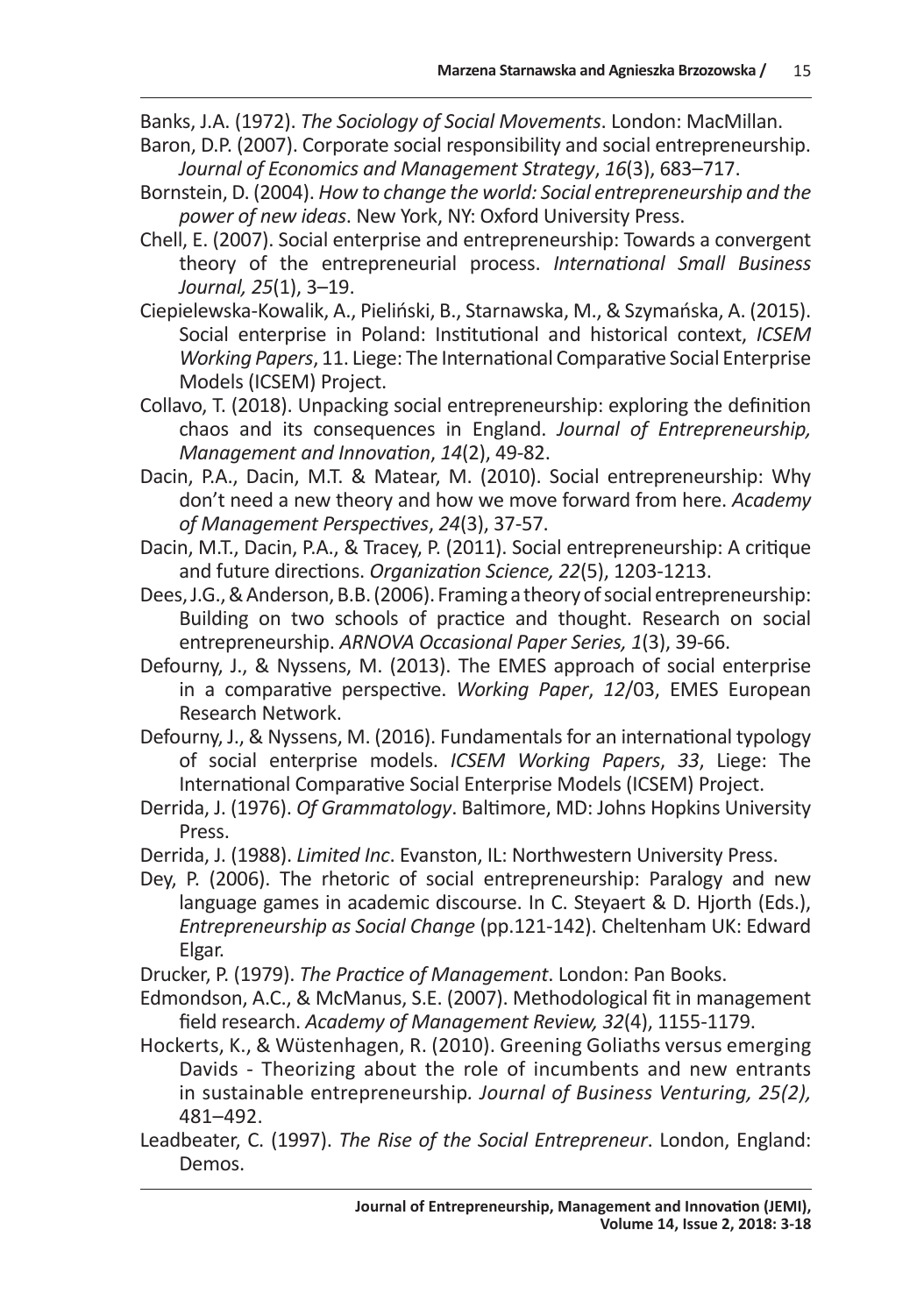- Lee, M., Battilana, J., & Wang, T. (2014). Building an infrastructure for empirical research on social enterprise: Challenges and opportunities. *In J. Short (Ed.),* Social Entrepreneurship and Research Methods (pp. 241-264). UK: Emerald.
- Liu, H.C., Ip C.Y., & Liang, C. (2018). ANew runway for journalists: On the intentions of journalists to start social enterprises. *Journal of Entrepreneurship, Management and Innovation*, *14*(2), 83-100.
- Mair, J., & Marti, I. (2006). Social entrepreneurship research: A source of explanation, prediction and delight. *Journal of World Business, 41*(1), 36-44.
- Martin, R., & Osberg, S. (2007). Social entrepreneurship: The case for definition. *Stanford Social Innovation Review, 5*(2), 28–39.
- Moss, T.W., Lumpkin G.T., & Short J.C. (2010).Social entrepreneurship: A historical review and research agenda. In H. Landström & F. Lohrke (Eds.), *Historical Foundations of Entrepreneurship Research* (pp. 383-405). Cheltenham, UK: Edward Elgar.
- Mueller, S., D'Intino, R.S., Walske, J., Ehrenhard, M.L., Newbert, S.L, Robinson, J.A., & Senjem, J.C. (2015). What's holding back social entrepreneurship? Removing the impediments to theoretical advancement. *Journal of Social Entrepreneurship*, *6*(3), 245-256.
- Nicholls, A. (2006). Social entrepreneurship. In S. Carter & D. Jones-Evans (Eds.), *Enterprise and Small Business* (2nd ed., pp. 220-242). Harlow, England: Pearson Education.
- Nicholls, A. (2010). The legitimacy of social entrepreneurship: Reflexive isomorphism in a pre-paradigmatic field. *Entrepreneurship Theory &Practice*, *34*(4), 611-633.
- Nicolopolou, K. (2014). Social entrepreneurship between cross-currents: Toward a framework for theoretical restructuring of the field. *Journal of Small Business Management, 52*(4), 678–702.
- Nyborg, K. (2000). Homo economicus and homo politicus: Interpretation and aggregation of environmental values. *Journal of Economic Behaviour and Organisation, 42*(3), 305-322.
- O'Connor, E.S. (2010). Location and relocation, visions and revisions: Opportunities for social entrepreneurship. In C. Steyaert & D. Hjorth (Eds.), *Entrepreneurship as social change* (pp.79-96). Cheltenham UK: Edward Elgar.
- Peredo, A.M., & McLean, M. (2006). Social entrepreneurship: A critical review of the concept. *Journal of World Business*, *41*(1), 56-65.
- Perrini, F., & Vurro, C. (2006). Social entrepreneurship: Innovation and social change across theory and practice. In J. Mair, J.Robinson, & K. Hockerts (Eds.), *Social Entrepreneurship* (pp. 57–86). Basingstoke, UK: Palgrave Macmillan.
- Pettigrew, A. (1990). Longitudinal field research on change: theory and practice. *Organization Science*, *1*(3), 267–92.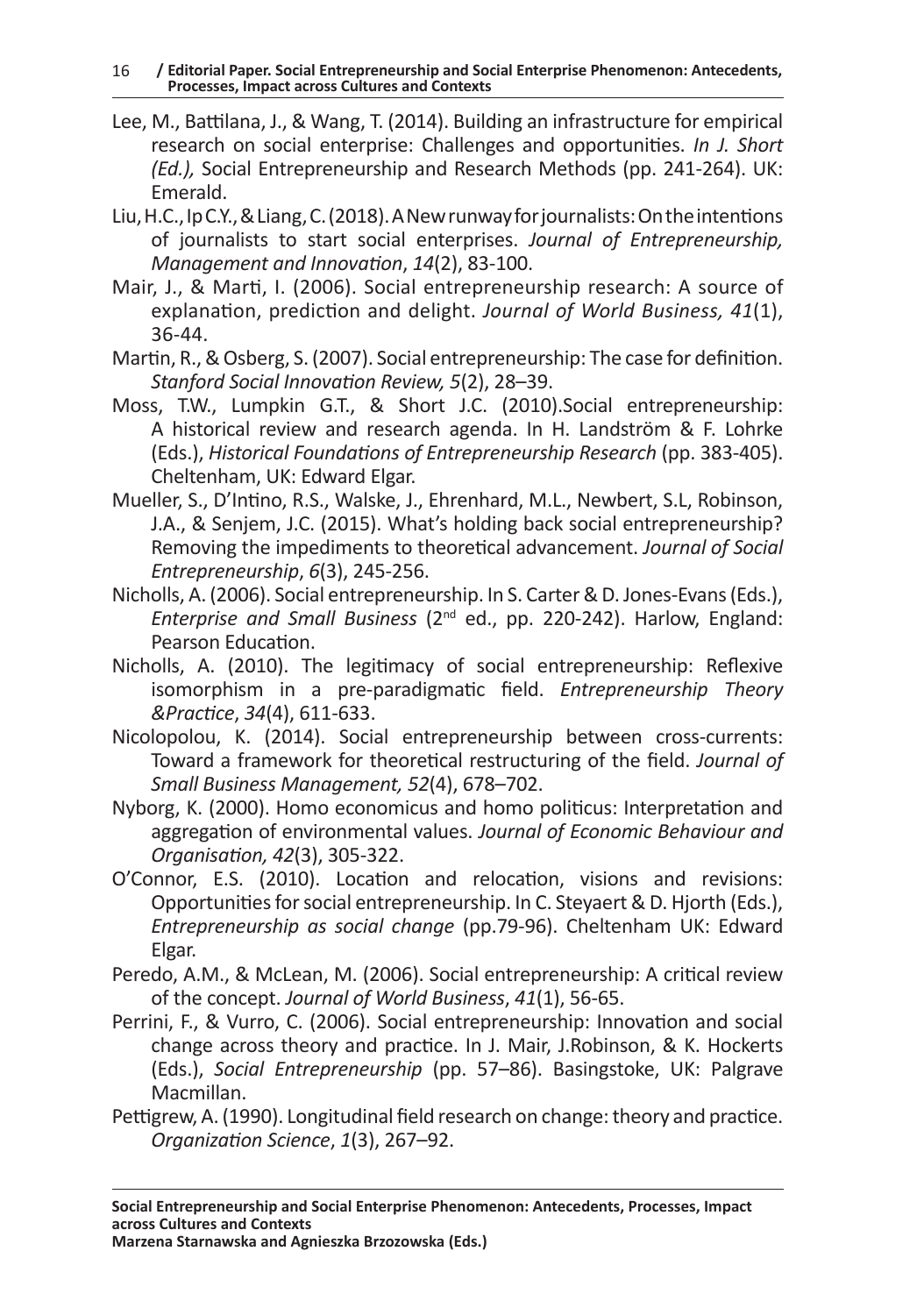- Ravensburg, N., Lang R., Poledrini, S., & Starnawska, M. (2017). Cooperative social enterprises in Western industrialized countries. Proceedings of the 6th EMES International Research Conference on Social Enterprise - Social enterprise for sustainable societies. Leuven, Belgium.
- Sharir, M., & Lerner, M. (2006). Gauging the success of social ventures initiated by individual social entrepreneurs. *Journal of World Business, 41*(1), 6–20.
- Shaw, E., & Carter, S. (2007). Social entrepreneurship: Theoretical antecedents and empirical analysis of entrepreneurial processes and outcomes. *Journal of Small Business and Enterprise Development, 14*(3), 418–434.
- Short, J., Moss, T., & Lumpkin, G. (2009). Research in social entrepreneurship: Past contributions and future opportunities. *Strategic Entrepreneurship Journal, 3*(2), 161-194.
- Starnawska, M. (2016a). Social entrepreneurship avenues for the field development through research paradigm intersection: Discussion. *Humanities and Social Sciences, 23*(4), 241-251.
- Starnawska, M. (2016b). Social entrepreneurship research Challenges, explanations and suggestions for the field development*. Problemy Zarządzania*, *14*(3), 13-31.
- Starnawska, M. (2017). Przedsiębiorczość społeczna w świetle teorii instytucjonalnej – próba przyczynku teoretycznego. *Przedsiębiorczość i Zarządzanie*, *XVIII*(12), 149-160.
- Starnawska, M. (2018). 'Comprehending' as guiding direction in social entrepreneurship and innovation education: Experts' views. *Horyzonty Wychowania*. Guiding Directions in Social Entrepreneurship and Innovation Education: Experts' Insights.
- Stephan, U., & Drencheva, A. (2017). The person in social entrepreneurship: A systematic review of research on the social entrepreneurial personality. In G. Ahmetoglu, T. Chamorro-Premuzic, B. Klinger & T. Karcisky (Eds.), *The Wiley Handbook of Entrepreneurship* (pp. 205-229). Chichester, UK: Wiley Blackwell.
- Steyaert, C., & Dey, P. (2010). Nine verbs to keep social entrepreneurship research agenda 'dangerous'. *Journal of Social Entrepreneurship, 1*(2), 231-254.
- Teasdale, S. (2012). What's in a name? Making sense of social enterprise discourses. *Public Policy and Administration*, *27*(2), 99–119.
- Tracey, P., & Jarvis, O. (2007). Toward a theory of social venture franchising. *Entrepreneurship Theory Practice, 31*(5), 667–685.
- Tracey, P., Philips, N., & Haugh, H. (2005). Beyond philanthropy: Community enterprise as a basis for corporate citizenship. *Journal of Business Ethics, 58*(4), 327–344.
- Weerawardena, J., & Mort, G.S. (2006). Investigating social entrepreneurship: A multidimensional model. *Journal of World Business, 41*(1), 21–35.
- Young, D.R., & Brewer C.V. (2016). Introduction. In D.R. Young, E.A.M. Searing & C.V. Brewer (Eds.), *The Social enterprise ZOO* (pp. 3-14). Cheltenham, UK and Northampton MS, USA: Edward Elgar.